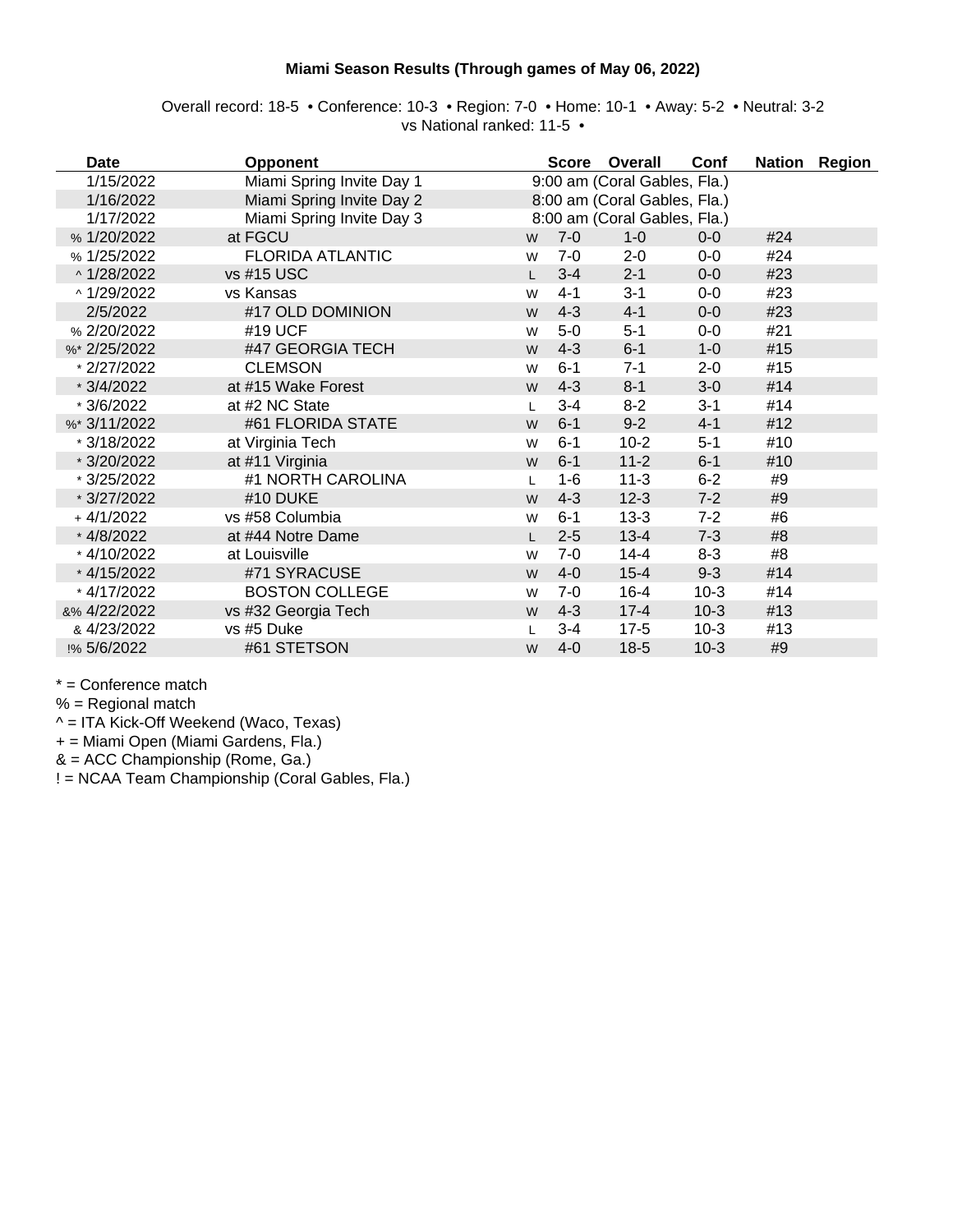#### **Miami Season Statistics (Through games of May 06, 2022)**

Overall record: 18-5 • Conference: 10-3 • Region: 7-0 • Home: 10-1 • Away: 5-2 • Neutral: 3-2 vs National ranked: 11-5 •

|                            |           |          |           |           |          |         |          |         |          |         | <b>VS</b> | ranked  |                | Last    |
|----------------------------|-----------|----------|-----------|-----------|----------|---------|----------|---------|----------|---------|-----------|---------|----------------|---------|
| <b>SINGLES</b>             | Overall   | Dual     | Tour      | Conf      |          |         | 3        | 4       | 5        | 6       | Nat'l     | Req'l   | <b>Strk</b>    | 10      |
| Daevenia Achong            | $20 - 6$  | $19 - 4$ | $1 - 2$   | $12 - 1$  | $3-0$    | 15-4    | $1 - 0$  | ---     | ---      | ---     | 7-5       | $0 - 0$ | W <sub>1</sub> | $8 - 2$ |
| <b>Audrey Boch-Collins</b> | $19 - 4$  | $16 - 4$ | $3-0$     | $8 - 3$   | ---      | ---     | ---      | 7-4     | $9 - 0$  | $---$   | $1 - 2$   | $0 - 0$ | W <sub>8</sub> | $8 - 1$ |
| Nada Dimovksa              | $1 - 1$   | $0 - 0$  | $1 - 1$   | $0 - 0$   | ---      | ---     |          |         | ---      | ---     | $0-0$     | $0 - 0$ | L1             | $1 - 1$ |
| Diana Khodan               | $11 - 6$  | $10 - 4$ | $1 - 2$   | $5 - 3$   | ---      | ---     | ---      | ---     | $5 - 1$  | $5-3$   | $0 - 1$   | $0 - 0$ | W <sub>1</sub> | $7 - 3$ |
| Tatyana Nikolenko          | $5 - 4$   | $5 - 4$  | $0 - 0$   | $3-3$     | ---      | ---     |          |         | ---      | $5 - 4$ | $0 - 0$   | $0 - 0$ | W <sub>1</sub> | $5 - 3$ |
| Isabella Pfennig           | $17 - 7$  | $17 - 4$ | $0 - 3$   | $8 - 4$   | $---$    | $1-0$   | $16 - 4$ | ---     | ---      | ---     | $6 - 3$   | $0 - 0$ | W <sub>5</sub> | $6 - 3$ |
| Eden Richardson            | $11 - 11$ | $9 - 10$ | $2 - 1$   | $6-6$     | $8-9$    | $1 - 1$ | ---      | ---     | ---      | $---$   | $5-9$     | $0 - 0$ | W <sub>1</sub> | $3-5$   |
| Maya Tahan                 | $15-9$    | $13 - 8$ | $2 - 1$   | $8 - 4$   | ---      | ---     | $1-0$    | $6 - 4$ | $3-3$    | $3 - 1$ | $1 - 3$   | $0 - 0$ | L <sub>2</sub> | $5 - 4$ |
| Totals                     | 100-48    | 90-38    | $10 - 10$ | $51 - 24$ | $11 - 9$ | $7 - 5$ | $18-4$   | $3 - 8$ | $17 - 4$ | $14-8$  | $20 - 23$ | $0 - 0$ |                |         |
| Percentage                 | .676      | .703     | .500      | .680      | .550     | .773    | .818     | .619    | .810     | .636    | .465      | .000    |                |         |

|                                       |          |          |         |         |                   |         |                        | <b>VS</b> | ranked      |                | Last    |
|---------------------------------------|----------|----------|---------|---------|-------------------|---------|------------------------|-----------|-------------|----------------|---------|
| <b>DOUBLES TEAMS</b>                  | Overall  | Dual     | Tour    | Conf    |                   |         | 3                      |           | Nat'l Reg'l | Strk           | 10      |
| Daevenia Achong/Eden Richardson       | $16 - 7$ | 14-7     | $2 - 0$ | $8 - 5$ | 14-7              | $- - -$ | $--$                   | 5-4       | $0 - 0$     | W <sub>2</sub> | $6 - 4$ |
| Diana Khodan/Maya Tahan               | $9 - 7$  | $8 - 6$  | $1 - 1$ | $4-5$   | $---$             | $8-6$   | $---$                  | $2 - 2$   | $0 - 0$     | W <sub>1</sub> | $5 - 5$ |
| Audrey Boch-Collins/Isabella Pfennig  | 13-4     | $12 - 3$ | $1 - 1$ | $4 - 1$ | $--$              | $- - -$ | 12-3                   | 0-0       | $0 - 0$     | W1             | $7-3$   |
| Audrey Boch-Collins/Tatyana Nikolenko | $0 - 1$  | $0 - 1$  | $0 - 0$ | $0 - 1$ | $- - -$           | $- - -$ | $0 - 1$                | $0 - 0$   | $0 - 0$     |                | $0 - 1$ |
| Tatyana Nikolenko/Maya Tahan          | $3-2$    | $3 - 2$  | $0-0$   | $3-1$   | $\qquad \qquad -$ | $3-2$   | $\qquad \qquad \cdots$ | 1-1       | $0-0$       |                | $3 - 2$ |
| Totals                                | 42-21    | $38-19$  | $4 - 2$ | $20-13$ | 14-7              | 11-8    | 13-4                   | 8-7       | $0 - 0$     |                |         |
| Percentage                            | .667     | .667     | .667    | .606    | .667              | .579    | 765                    | .533      | .000        |                |         |

| Date         | <b>Opponent</b>           |   | <b>Score</b> | Overall                      | Conf    | Nat'l | Reg'l |
|--------------|---------------------------|---|--------------|------------------------------|---------|-------|-------|
| 1/15/2022    | Miami Spring Invite Day 1 |   |              | 9:00 am (Coral Gables, Fla.) |         |       |       |
| 1/16/2022    | Miami Spring Invite Day 2 |   |              | 8:00 am (Coral Gables, Fla.) |         |       |       |
| 1/17/2022    | Miami Spring Invite Day 3 |   |              | 8:00 am (Coral Gables, Fla.) |         |       |       |
| % 1/20/2022  | at FGCU                   | W | $7-0$        | $1 - 0$                      | $0-0$   | #24   |       |
| % 1/25/2022  | <b>FLORIDA ATLANTIC</b>   | W | $7-0$        | $2 - 0$                      | $0-0$   | #24   |       |
| ^ 1/28/2022  | vs #15 USC                | L | $3 - 4$      | $2 - 1$                      | $0 - 0$ | #23   |       |
| ^ 1/29/2022  | vs Kansas                 | W | $4 - 1$      | $3 - 1$                      | $0-0$   | #23   |       |
| 2/5/2022     | #17 OLD DOMINION          | W | $4 - 3$      | $4 - 1$                      | $0-0$   | #23   |       |
| % 2/20/2022  | #19 UCF                   | W | $5-0$        | $5 - 1$                      | $0-0$   | #21   |       |
| %* 2/25/2022 | #47 GEORGIA TECH          | W | $4 - 3$      | $6 - 1$                      | $1 - 0$ | #15   |       |
| * 2/27/2022  | <b>CLEMSON</b>            | W | $6 - 1$      | $7 - 1$                      | $2 - 0$ | #15   |       |
| * 3/4/2022   | at #15 Wake Forest        | W | $4 - 3$      | $8 - 1$                      | $3-0$   | #14   |       |
| * 3/6/2022   | at #2 NC State            |   | $3 - 4$      | $8 - 2$                      | $3 - 1$ | #14   |       |
| %* 3/11/2022 | #61 FLORIDA STATE         | W | $6 - 1$      | $9 - 2$                      | $4 - 1$ | #12   |       |
| * 3/18/2022  | at Virginia Tech          | W | $6 - 1$      | $10-2$                       | $5 - 1$ | #10   |       |
| * 3/20/2022  | at #11 Virginia           | W | $6 - 1$      | $11 - 2$                     | $6 - 1$ | #10   |       |
| * 3/25/2022  | #1 NORTH CAROLINA         | L | $1 - 6$      | $11-3$                       | $6-2$   | #9    |       |
| * 3/27/2022  | #10 DUKE                  | W | $4 - 3$      | $12 - 3$                     | $7 - 2$ | #9    |       |
| $+4/1/2022$  | vs #58 Columbia           | W | $6 - 1$      | $13 - 3$                     | $7-2$   | #6    |       |
| * 4/8/2022   | at #44 Notre Dame         |   | $2 - 5$      | $13 - 4$                     | $7 - 3$ | #8    |       |
| * 4/10/2022  | at Louisville             | W | $7-0$        | $14 - 4$                     | $8 - 3$ | #8    |       |
| * 4/15/2022  | #71 SYRACUSE              | W | $4 - 0$      | $15 - 4$                     | $9 - 3$ | #14   |       |
| * 4/17/2022  | <b>BOSTON COLLEGE</b>     | W | $7-0$        | $16 - 4$                     | $10-3$  | #14   |       |
| & 4/22/2022  | vs #32 Georgia Tech       | W | $4 - 3$      | $17 - 4$                     | $10-3$  | #13   |       |
| & 4/23/2022  | vs #5 Duke                |   | $3 - 4$      | $17 - 5$                     | $10-3$  | #13   |       |
| !% 5/6/2022  | #61 STETSON               | W | $4 - 0$      | $18-5$                       | $10-3$  | #9    |       |

\* = Conference match

% = Regional match

^ = ITA Kick-Off Weekend (Waco, Texas)

+ = Miami Open (Miami Gardens, Fla.)

& = ACC Championship (Rome, Ga.)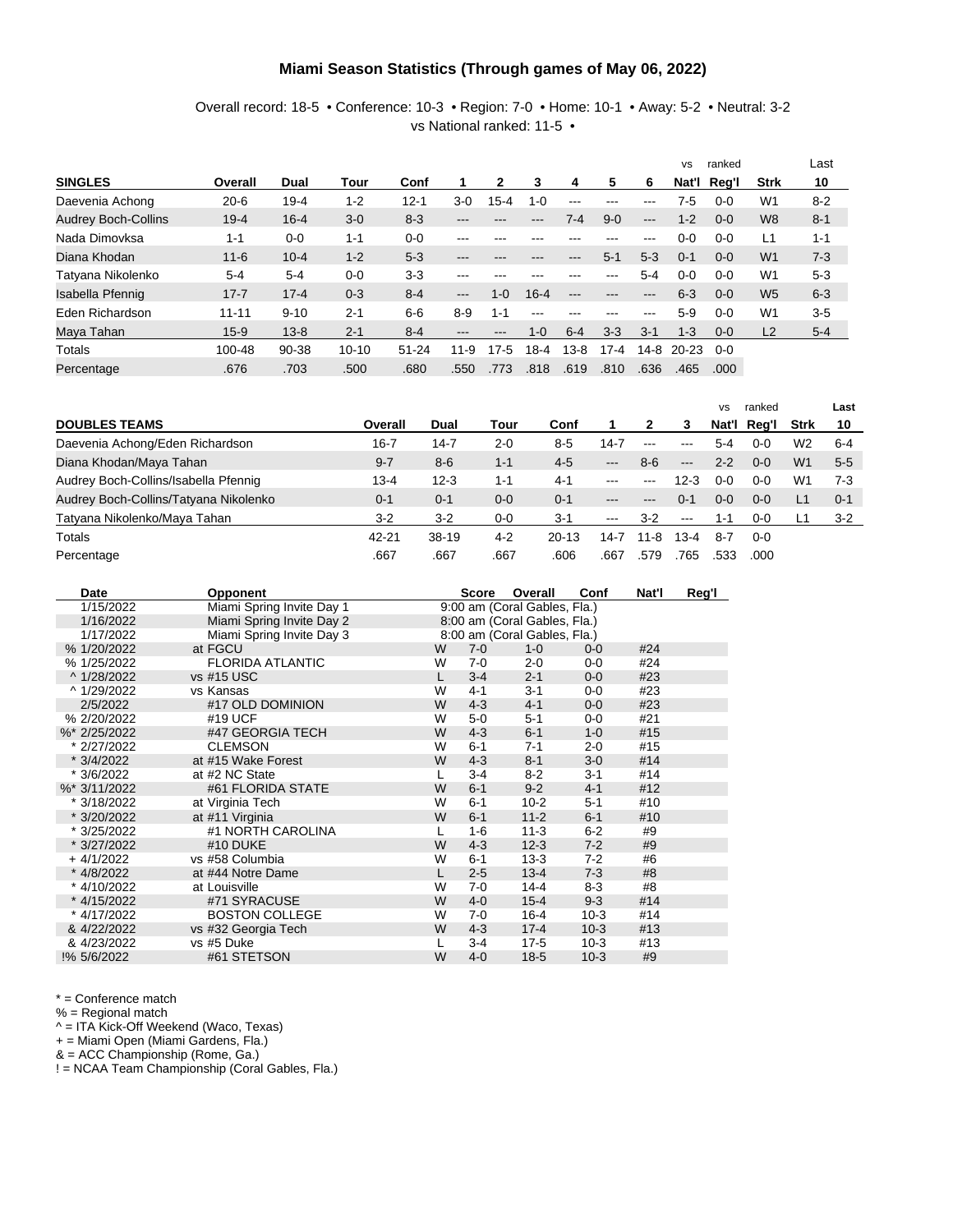# **Miami Season Statistics (Through games of May 06, 2022)**

|                            |          |          |         |           |          |              |          | <b>VS</b> | ranked  |
|----------------------------|----------|----------|---------|-----------|----------|--------------|----------|-----------|---------|
| <b>DOUBLES</b>             | Overall  | Dual     | Tour    | Conf      | 1        | $\mathbf{2}$ | 3        | Nat'l     | Reg'l   |
| Isabella Pfennig           | 13-4     | $12 - 3$ | $1 - 1$ | $4 - 1$   | $---$    | $--$         | $12 - 3$ | $0-0$     | $0-0$   |
| Daevenia Achong            | $16 - 7$ | $14 - 7$ | $2 - 0$ | $8 - 5$   | $14 - 7$ | ---          | $---$    | $5 - 4$   | $0-0$   |
| Eden Richardson            | $16 - 7$ | $14 - 7$ | $2 - 0$ | $8 - 5$   | $14 - 7$ | ---          | $---$    | $5 - 4$   | $0-0$   |
| <b>Audrey Boch-Collins</b> | $13 - 5$ | $12 - 4$ | $1 - 1$ | $4 - 2$   | $---$    | $---$        | $12 - 4$ | $0 - 0$   | $0-0$   |
| Diana Khodan               | $9 - 7$  | $8-6$    | $1 - 1$ | $4 - 5$   | $---$    | $8-6$        | $---$    | $2 - 2$   | $0-0$   |
| Maya Tahan                 | $12 - 9$ | $11 - 8$ | $1 - 1$ | $7-6$     | $---$    | $11 - 8$     | $---$    | $3-3$     | $0 - 0$ |
| Tatyana Nikolenko          | $3-3$    | $3 - 3$  | $0 - 0$ | $3-2$     | ---      | $3 - 2$      | $0 - 1$  | $1 - 1$   | $0-0$   |
|                            | 42-21    | 38-19    | $4 - 2$ | $20 - 13$ | $14 - 7$ | $11 - 8$     | $13 - 4$ | $8 - 7$   | $0-0$   |
| Percentage                 | .667     | .667     | .667    | .606      | .667     | .579         | .765     | .533      | .000    |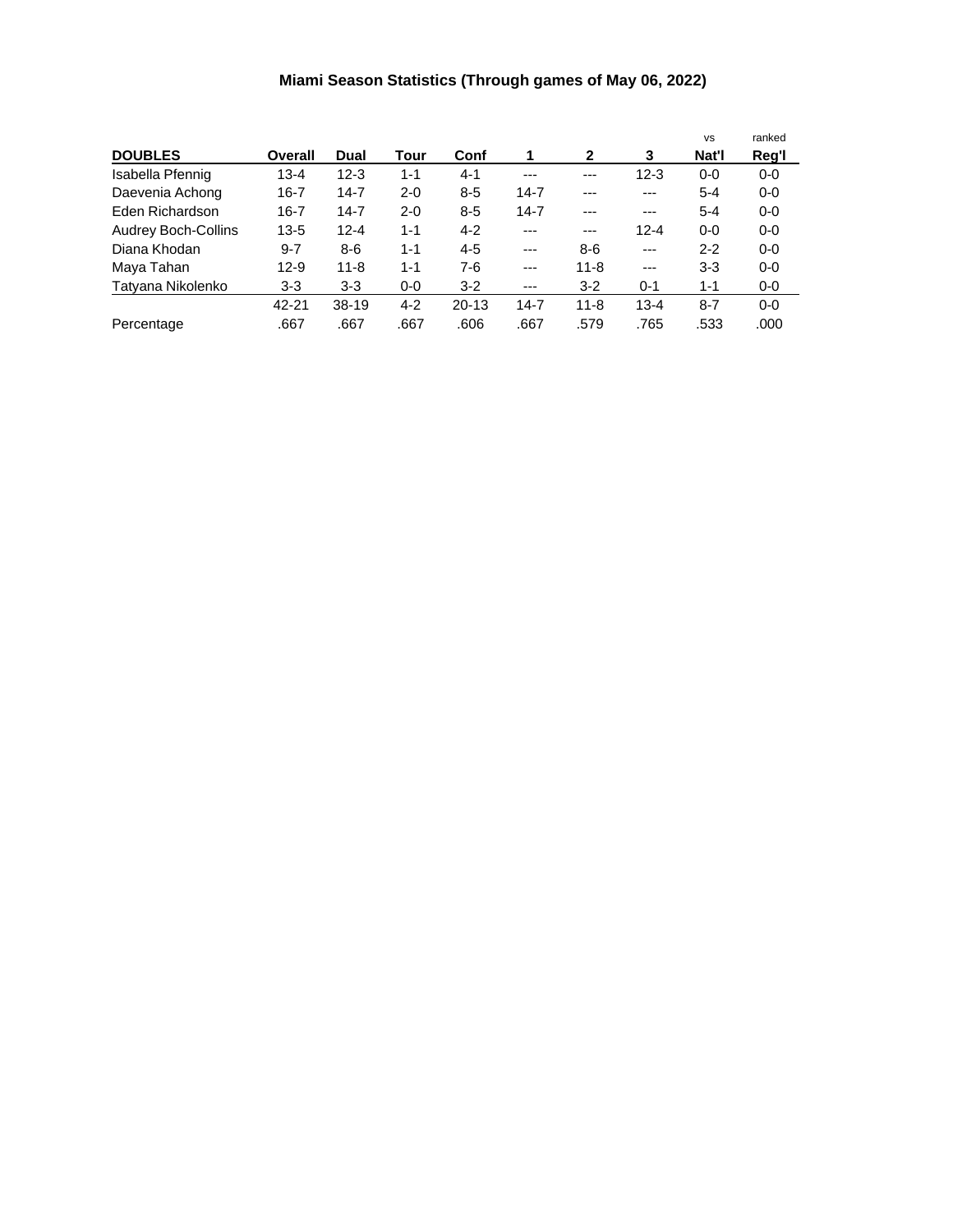#### **Miami Team Match-by-Match (Through games of May 06, 2022)**

|              |                         |    | <b>Singles</b> |              |              |   |          | <b>Doubles</b> |    |              |              |              |
|--------------|-------------------------|----|----------------|--------------|--------------|---|----------|----------------|----|--------------|--------------|--------------|
| Date         | <b>Opponent</b>         |    | <b>Score</b>   | 1            | $\mathbf{2}$ | 3 | 4        | 5              | 6  | 1            | 2            | 3            |
| % 1/20/2022  | at FGCU                 | W  | $7-0$          | W            | W            | W | W        | W              | W  | W            | W            | W            |
| % 1/25/2022  | <b>FLORIDA ATLANTIC</b> | W  | $7 - 0$        | W            | W            | W | W        | W              | W  | W            | $\mathsf{u}$ | W            |
| ^ 1/28/2022  | vs #15 USC              | L  | $3 - 4$        | L            |              | W | W        | L              | L  | u            | W            | W            |
| ^ 1/29/2022  | vs Kansas               | W  | $4 - 1$        | $\mathbf{u}$ |              | W | W        | $\mathbf{u}$   | W  | W            |              | W            |
| 2/5/2022     | #17 OLD DOMINION        | W  | $4 - 3$        | L            | W            | W |          |                | W  | W            | u            | W            |
| % 2/20/2022  | #19 UCF                 | W  | $5-0$          | <b>u</b>     | W            | W | <b>u</b> | W              | W  | $\mathsf{u}$ | W            | W            |
| %* 2/25/2022 | #47 GEORGIA TECH        | W  | $4 - 3$        | L            | W            | W |          | W              | W  | L            |              | W            |
| * 2/27/2022  | <b>CLEMSON</b>          | W  | $6 - 1$        | W            | W            |   | W        | W              | W  | W            | W            | $\mathsf{u}$ |
| * 3/4/2022   | at #15 Wake Forest      | W  | $4 - 3$        | W            | W            | W |          |                |    | W            |              | W            |
| $*3/6/2022$  | at #2 NC State          | I. | $3 - 4$        | L.           | W            | W |          | W              | L  | L            |              | L            |
| %* 3/11/2022 | #61 FLORIDA STATE       | W  | $6 - 1$        | L            | W            | W | W        | W              | Ww | W            | W            | Ww           |
| * 3/18/2022  | at Virginia Tech        | W  | $6 - 1$        | W            | W            | W | W        | W              | L  | W            | W            | L            |
| * 3/20/2022  | at #11 Virginia         | W  | $6 - 1$        | W            | W            | W | W        | W              |    | L            | W            | W            |
| * 3/25/2022  | #1 NORTH CAROLINA       | L  | $1 - 6$        | L.           | W            |   |          |                | L  | L            |              | $\mathsf{u}$ |
| * 3/27/2022  | #10 DUKE                | W  | $4 - 3$        | W            |              |   | W        | W              | L  | W            |              | W            |
| $+4/1/2022$  | vs #58 Columbia         | W  | $6 - 1$        | L.           | W            | W | W        | W              | W  | L.           | W            | W            |
| * 4/8/2022   | at #44 Notre Dame       | L  | $2 - 5$        | L            |              |   |          | W              | W  | L            |              | <b>u</b>     |
| * 4/10/2022  | at Louisville           | W  | $7 - 0$        | W            | W            | W | W        | W              | W  | W            | W            | u            |
| * 4/15/2022  | #71 SYRACUSE            | W  | 4-0            | W            | u            | W | W        | u              | u  | W            | W            | <b>u</b>     |
| * 4/17/2022  | <b>BOSTON COLLEGE</b>   | W  | $7 - 0$        | W            | W            | W | W        | W              | W  | W            | W            | $\mathsf{u}$ |
| & 4/22/2022  | vs #32 Georgia Tech     | W  | $4 - 3$        | L            | W            | W |          | W              | W  | L            | u            | L            |
| & 4/23/2022  | vs #5 Duke              | L  | $3 - 4$        | W            |              | W | L        | W              | L  | W            |              | L            |
| !% 5/6/2022  | #61 STETSON             | W  | 4-0            | u            | W            | u | u        | W              | W  | W            | u            | W            |

\* = Conference match

 $%$  = Regional match

^ = ITA Kick-Off Weekend (Waco, Texas)

+ = Miami Open (Miami Gardens, Fla.)

& = ACC Championship (Rome, Ga.)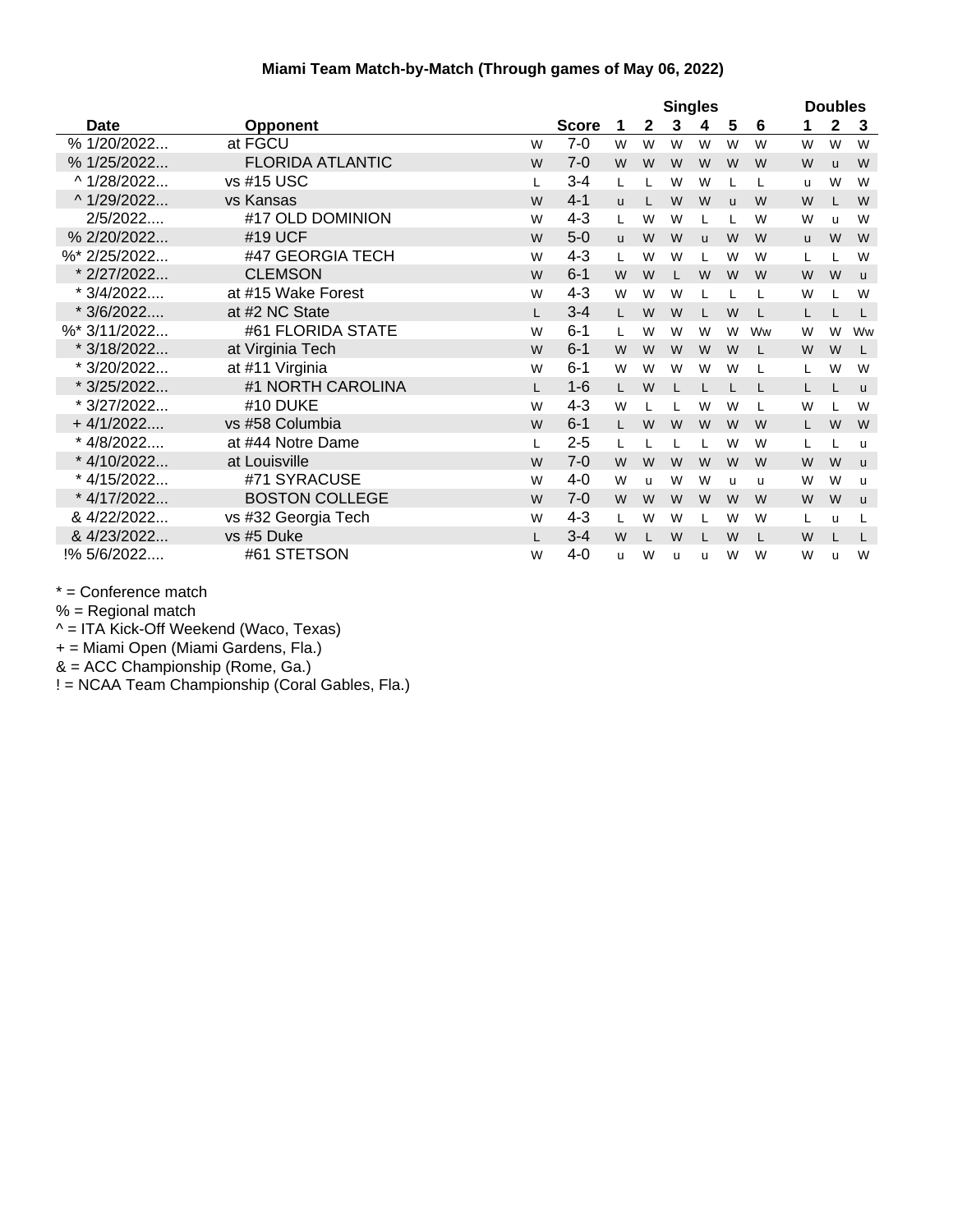#### **Daevenia Achong**

|               | <b>SINGLES</b>                |                    | <b>Team/School</b>           |              |                | Pos Opponent (Rank Nat/Reg)              |                | <b>Singles score</b>           |
|---------------|-------------------------------|--------------------|------------------------------|--------------|----------------|------------------------------------------|----------------|--------------------------------|
|               | 1/15/2022                     |                    | vs Vanderbilt                |              |                | Anessa Lee (112/-)                       |                | Lost 4-6, 3-6                  |
|               | 1/16/2022                     |                    | vs NC State                  |              |                | Priska Nugroho                           |                | Won 6-3, 7-6 (7-4)             |
|               | 1/17/2022                     |                    | vs Texas                     |              |                | Charlotte Chavatipon                     |                | Lost 2-6, 4-6                  |
| %             | 1/20/2022                     |                    | at FGCU                      |              | 3              | <b>Fanny Norin</b>                       |                | Won 6-0, 6-1                   |
| $\%$          | 1/25/2022                     |                    | Florida Atlantic             |              | $2^{\circ}$    | Katerina Filip                           |                | Won 6-0, 7-5                   |
| ۸             | 1/28/2022                     |                    | vs #15 USC                   |              |                | 2 Salma Ewing (12/-)                     |                | Lost 7-5, 5-7, 0-6             |
| ۸             | 1/29/2022                     |                    | vs Kansas                    |              | 2              | Maria Titova (42/-)                      |                | Lost 1-6, 2-6                  |
|               | 2/5/2022                      |                    | #17 Old Dominion             |              | $\overline{c}$ | Tatsiana Sasnouskaya (116/-)             |                | Won 7-6 (7-3), 6-1             |
| $\%$          | 2/20/2022                     |                    | #19 UCF                      |              | 2              | Noel Saidenova                           |                | Won 6-1, 6-2                   |
| %             | 2/25/2022                     |                    | #47 Georgia Tech             |              | $\overline{2}$ | Ava Hrastar                              |                | Won 6-4, 3-6, 6-4              |
| $\star$       | 2/27/2022                     |                    | Clemson                      |              | 2              | Eleni Louka (123/-)                      |                | Won 6-3, 6-0                   |
| $\star$       | 3/4/2022                      |                    | at #15 Wake Forest           |              | $\overline{2}$ | Anna Campana                             |                | Won 6-2, 6-2                   |
| $\star$       | 3/6/2022                      |                    | at #2 NC State               |              | $\overline{2}$ | Abigail Rencheli (24/-)                  |                | Won 7-5, 6-1                   |
| $\%$ $*$      | 3/11/2022                     |                    | #61 Florida State            |              | $2^{\circ}$    | Vic Allen                                |                | Won 2-6, 6-4, 1-0 (10-3)       |
| $\star$       | 3/18/2022                     |                    | at Virginia Tech             |              | 1              | Tamara Barad Itzhaki                     |                | Won 6-3, 6-3                   |
| $\star$       | 3/20/2022                     |                    | at #11 Virginia              |              |                | 2 Elaine Chervinsky (50/-)               |                | Won 4-6, 6-1, 7-5              |
| $\star$       | 3/25/2022                     |                    | #1 North Carolina            |              |                | 2 Elizabeth Scotty (16/-)                |                | Won 6-4, 7-5                   |
| $\star$       | 3/27/2022                     |                    | #10 Duke                     |              | 1              | Georgia Drummy (20/-)                    |                | Won 6-3, 5-7, 6-0              |
| $\ddot{}$     | 4/1/2022                      |                    | vs #58 Columbia              |              | $\mathbf{2}$   | Anna Zhang                               |                | Won 6-2, 6-3                   |
| $\star$       | 4/8/2022                      |                    | at #44 Notre Dame            |              | 2 <sup>1</sup> | Julia Andreach (28/-)                    |                | Lost $5-7, 2-6$                |
| $\star$       | 4/10/2022                     |                    | at Louisville                |              | 2              | Chelsea Sawyer                           |                | Won 6-4, 6-3                   |
| $\star$       | 4/15/2022                     |                    | #71 Syracuse                 |              | $\mathbf{1}$   | Miyuka Kimoto                            |                | Won 6-2, 6-0                   |
| $\star$       | 4/17/2022                     |                    | <b>Boston College</b>        |              | 2              | Laura Lopez                              |                | Won 6-0, 6-1                   |
|               | &% 4/22/2022                  |                    | vs #32 Georgia Tech          |              | 2 <sup>1</sup> | Kylie Bilchev (81/-)                     |                | Won 4-6, 6-1, 6-4              |
| &             | 4/23/2022                     |                    | vs #5 Duke                   |              | $\overline{2}$ | Georgia Drummy (14/-)                    |                | Lost $6-1$ , $3-6$ , $2-6$     |
| $\frac{1}{6}$ | 5/6/2022                      |                    | #61 Stetson                  |              |                | 2 Anais Gabriel                          |                | Won 6-4, 6-1                   |
|               |                               |                    |                              |              |                |                                          |                |                                |
|               | <b>DOUBLES</b>                | <b>Team/School</b> |                              |              |                | Pos Opponent (Rank Nat/Reg)              |                | Doubles score/partner          |
|               | 1/15/202 vs Texas             |                    |                              |              |                | Kylie Collins/Peyton Stearns             |                | Won 6-3/Eden Richardson        |
|               | 1/17/202 vs NC State          |                    |                              |              |                | Amelia Rajecki/Abigail Rencheli          |                | Won 6-3/Eden Richardson        |
| %             | 1/20/202 at FGCU              |                    |                              | 1            |                | Emma Bardet/Ida Ferding                  |                | Won 6-0/Eden Richardson        |
| $\%$          | 1/25/202 Florida Atlantic     |                    |                              | $\mathbf{1}$ |                | Katerina Filip/Martina Kudelova          |                | Won 6-4/Eden Richardson        |
| ۸             | 1/28/202 vs #15 USC           |                    |                              | 1            |                | Salma Ewing/Snow Han (23/-)              | $\blacksquare$ | 4-5, unfinished/Eden Richardso |
| Λ             | 1/29/202 vs Kansas            |                    |                              | 1            |                | Malkia Nguonoue/Maria Titova             | Won            | 6-4/Eden Richardson            |
|               | 2/5/2022 #17 Old Dominion     |                    |                              | 1            |                | Tatsiana Sasnouskaya/Alesya Yakubovich   | Won            | 6-0/Eden Richardson            |
|               | % 2/20/202 #19 UCF            |                    |                              | $\mathbf{1}$ |                | Evgeniya Levashova/Marie Mattel          | $\sim$         | 5-4, unfinished/Eden Richardso |
|               | %* 2/25/202 #47 Georgia Tech  |                    |                              | 1            |                | Kylie Bilchev/Ava Hrastar (16/-)         | Lost           | 3-6/Eden Richardson            |
|               | 2/27/202 Clemson              |                    |                              | $\mathbf{1}$ |                | Cristina Mayorova/Daniella Medvedeva     | Won            | 6-3/Eden Richardson            |
| $\star$       |                               |                    | 3/4/2022 at #15 Wake Forest  | 1.           |                | Anna Brylin/Brooke Killingsworth (6/-)   |                | Won 6-4/Eden Richardson        |
| $\star$       | 3/6/2022 at #2 NC State       |                    |                              | $\mathbf{1}$ |                | Jaeda Daniel/Nell Miller (16/-)          | Lost           | 4-6/Eden Richardson            |
|               | %* 3/11/202 #61 Florida State |                    |                              | 1            |                | Anna Arkadianou/Petra Hule               |                | Won 6-4/Eden Richardson        |
|               | 3/18/202 at Virginia Tech     |                    |                              |              |                | 1 Katie Andreini/Annie Clark             |                | Won 6-3/Eden Richardson        |
| $\star$       | 3/20/202 at #11 Virginia      |                    |                              | 1            |                | Emma Navarro/Hibah Shaikh                | Lost           | 2-6/Eden Richardson            |
| $\star$       | 3/25/202 #1 North Carolina    |                    |                              |              |                | Fiona Crawley/Elizabeth Scotty (1/-)     | Lost           | 3-6/Eden Richardson            |
| $\star$       | 3/27/202 #10 Duke             |                    |                              | 1            |                | Margaryta Bilokin/Eliza Omirou (75/-)    | Won            | 6-4/Eden Richardson            |
| $\ddot{}$     | 4/1/2022 vs #58 Columbia      |                    |                              | $\mathbf{1}$ |                | Akanksha Bhan/Melissa Sakar              | Lost           | 6-7 (5-7)/Eden Richardson      |
| $\star$       | 4/8/2022 at #44 Notre Dame    |                    |                              | 1            |                | Maria Olivia Castedo/Page Freeman        | Lost           | 4-6/Eden Richardson            |
|               | 4/10/202 at Louisville        |                    |                              | 1            |                | Sasha Gorchanyuk/Rhea Verma              | Won            | 6-2/Eden Richardson            |
| $^\star$      | 4/15/202 #71 Syracuse         |                    |                              | 1            |                | Shiori Ito/Sofya Treshcheva (86/-)       | Won            | 6-0/Eden Richardson            |
| $\star$       | 4/17/202 Boston College       |                    |                              | $\mathbf{1}$ |                | Marice Aguiar/Laura Lopez (37/-)         | Won            | 6-2/Eden Richardson            |
| &             |                               |                    | 4/22/202 vs #32 Georgia Tech | 1            |                | Carol Lee/Kate Sharabura (5/-)           | Lost           | 4-6/Eden Richardson            |
| &             | 4/23/202 vs #5 Duke           |                    |                              | 1            |                | Karolina Berankova/Georgia Drummy (31/-) | Won            | 6-3/Eden Richardson            |
|               | !% 5/6/2022 #61 Stetson       |                    |                              |              |                |                                          |                |                                |

\* = Conference match

 $%$  = Regional match

^ = ITA Kick-Off Weekend (Waco, Texas)

+ = Miami Open (Miami Gardens, Fla.)

& = ACC Championship (Rome, Ga.)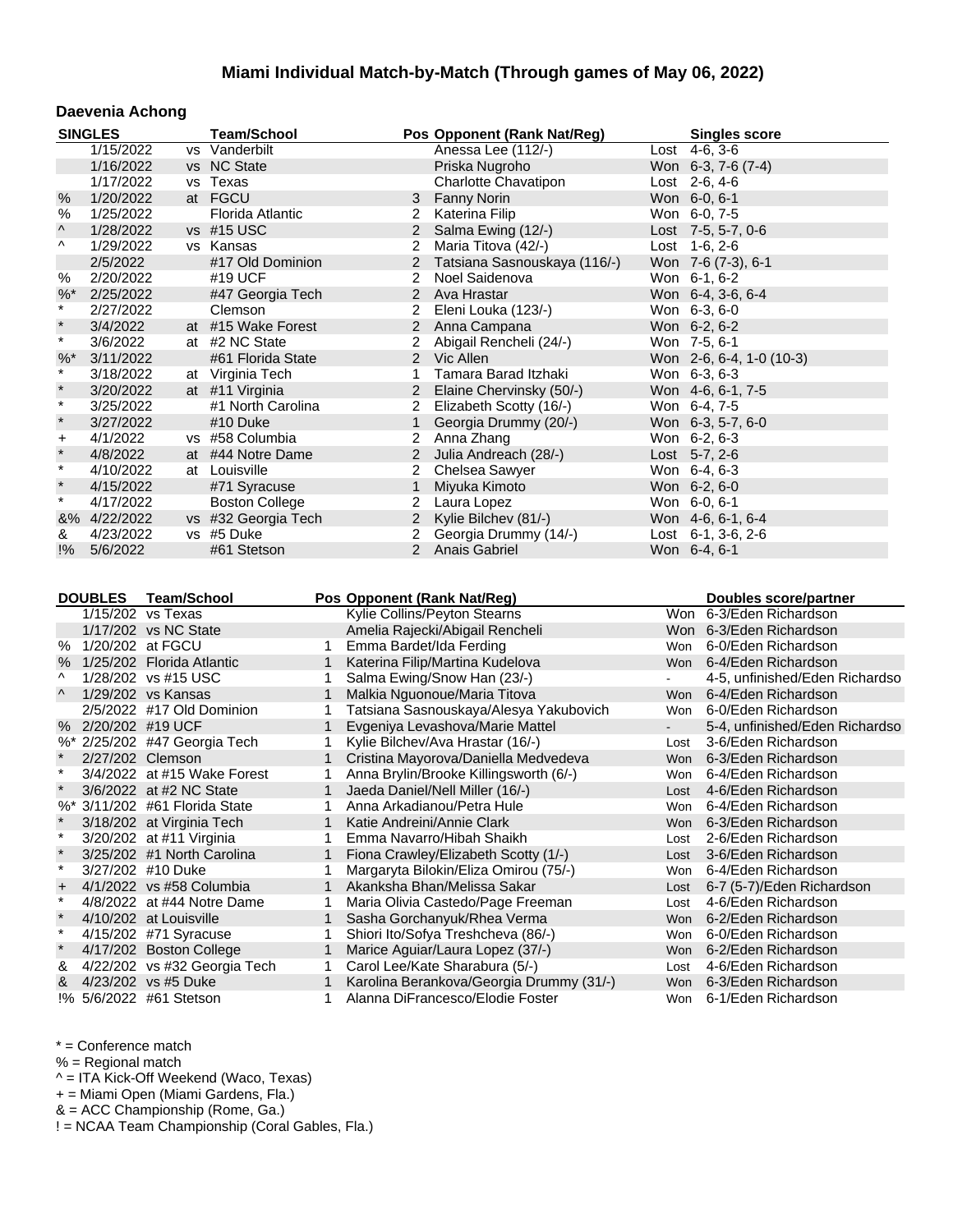#### **Audrey Boch-Collins**

|               | <b>SINGLES</b>     |                                                | <b>Team/School</b>           |        | Pos Opponent (Rank Nat/Reg)                               |                                            | <b>Singles score</b>                         |
|---------------|--------------------|------------------------------------------------|------------------------------|--------|-----------------------------------------------------------|--------------------------------------------|----------------------------------------------|
|               | 1/15/2022          |                                                | vs Vanderbilt                |        | Yufei Long                                                |                                            | Won 6-0, 6-1                                 |
|               | 1/16/2022          |                                                | vs NC State                  |        | Sophie Abrams                                             |                                            | Won 4-6, 6-3, 6-1                            |
|               | 1/17/2022          |                                                | vs Texas                     |        | Malaika Rapolu (117/-)                                    |                                            | Won 7-6 (7-5), 6-2                           |
| $\%$          | 1/20/2022          |                                                | at FGCU                      |        | $\overline{4}$<br>Ida Ferding                             |                                            | Won 6-1, 6-1                                 |
| %             | 1/25/2022          |                                                | Florida Atlantic             |        | Greta Schieroni<br>4                                      |                                            | Won 6-2, 6-1                                 |
| ۸             | 1/28/2022          |                                                | vs #15 USC                   |        | Sloane Morra<br>4                                         |                                            | Won 7-6 (8-6), 6-4                           |
| ۸             | 1/29/2022          |                                                | vs Kansas                    |        | Raphaelle Lacasse<br>4                                    |                                            | Won 6-3, 6-2                                 |
|               | 2/5/2022           |                                                | #17 Old Dominion             |        | AlexandraViktorovich (106/-)<br>4                         |                                            | Lost $4-6, 6-7$ (3-7)                        |
| $\%$          | 2/20/2022          |                                                | #19 UCF                      |        | Sophia Biolay<br>4                                        |                                            | 6-4, 5-4, unfinished                         |
| %             | 2/25/2022          |                                                | #47 Georgia Tech             |        | $\overline{4}$<br>Mahak Jain                              |                                            | Lost $6-2, 4-6, 0-6$                         |
| $\star$       | 2/27/2022          |                                                | Clemson                      |        | Daniella Medvedeva<br>4                                   |                                            | Won 6-2, 6-3                                 |
| $\star$       | 3/4/2022           |                                                | at #15 Wake Forest           |        | Anna Brylin<br>4                                          |                                            | Lost 1-6, 2-6                                |
| $\%$ $*$      | 3/11/2022          |                                                | #61 Florida State            |        | Anna Arkadianou<br>4                                      |                                            | Won 6-3, 7-5                                 |
| $\star$       | 3/18/2022          |                                                | at Virginia Tech             |        | Erika Cheng<br>$\overline{4}$                             |                                            | Won 6-0, 6-3                                 |
| $\star$       | 3/20/2022          |                                                | at #11 Virginia              |        | Hibah Shaikh<br>5                                         |                                            | Won 6-1, 6-0                                 |
| $\star$       | 3/25/2022          |                                                | #1 North Carolina            |        | Fiona Crawley (34/-)<br>4                                 |                                            | Lost $6-4$ , $3-6$ , $0-1$ $(5-10)$          |
| $\star$       | 3/27/2022          |                                                | #10 Duke                     |        | 5<br>Margaryta Bilokin                                    |                                            | Won 6-0, 6-0                                 |
| $\ddot{}$     | 4/1/2022           |                                                | vs #58 Columbia              |        | 5<br>Julia Haynes                                         |                                            | Won 6-0, 6-3                                 |
| $\star$       | 4/8/2022           |                                                | at #44 Notre Dame            |        | 5<br>Maria Olivia Castedo                                 |                                            | Won 6-4, 1-6, 6-4                            |
| $\star$       | 4/10/2022          |                                                | at Louisville                |        | 5<br>Tyra Richardson                                      |                                            | Won 6-2, 6-4                                 |
| $\ast$        | 4/15/2022          |                                                | #71 Syracuse                 |        | Ines Fonte<br>5                                           |                                            | 6-4, unfinished                              |
| $\star$       | 4/17/2022          |                                                | <b>Boston College</b>        |        | 5<br>Sophia Edwards                                       |                                            | Won 6-4, 7-5                                 |
|               | &% 4/22/2022       |                                                | vs #32 Georgia Tech          |        | 5<br>Gia Cohen                                            |                                            | Won 6-0, 6-4                                 |
| &             | 4/23/2022          |                                                | vs #5 Duke                   |        | 5<br>Margaryta Bilokin                                    |                                            | Won 6-3, 7-5                                 |
|               |                    |                                                |                              |        |                                                           |                                            |                                              |
| $\frac{1}{6}$ | 5/6/2022           |                                                | #61 Stetson                  |        | 5<br>Noa Cohen                                            |                                            | Won 6-1, 6-2                                 |
|               | <b>DOUBLES</b>     | <b>Team/School</b><br>1/15/202 vs Texas        |                              |        | Pos Opponent (Rank Nat/Reg)                               |                                            | Doubles score/partner                        |
|               |                    |                                                |                              |        | Gabby Cusano/Simran Kortikere                             |                                            | Won 6-0/Isabella Pfennig                     |
|               |                    | 1/17/202 vs NC State                           |                              |        | Sara Nayar/Priska Nugroho                                 |                                            | Lost 6-7 (11-13)/Isabella Pfennig            |
| $\%$          | % 1/20/202 at FGCU |                                                |                              | 3<br>3 | Fanny Norin/Jordana Ossa                                  |                                            | Won 6-1/Isabella Pfennig                     |
| ۸             |                    | 1/25/202 Florida Atlantic                      |                              |        | Millie-Mae Matthews/Amber McGinnis                        |                                            | Won 6-2/Isabella Pfennig                     |
| Λ             |                    | 1/28/202 vs #15 USC                            |                              | 3      | Sloane Morra/Danielle Wilson                              | Won                                        | 6-1/Isabella Pfennig                         |
|               |                    | 1/29/202 vs Kansas                             |                              | 3      | Raphaelle Lacasse/M Manyoma-Velasquez                     | Won                                        | 6-4/Isabella Pfennig                         |
|               |                    | 2/5/2022 #17 Old Dominion                      |                              | 3      | Marina Alcaide/Shahar Biran                               | Won                                        | 6-1/Isabella Pfennig                         |
|               |                    | % 2/20/202 #19 UCF                             |                              | 3      | Anique Kattenberg/Noel Saidenova                          | Won                                        | 6-0/Isabella Pfennig                         |
|               |                    | %* 2/25/202 #47 Georgia Tech                   |                              | 3      | Gia Cohen/Ruth Marsh                                      | Won<br>$\sim$                              | 6-0/Isabella Pfennig                         |
| $\cdot$       | 2/27/202 Clemson   |                                                |                              | 3      | Samantha Buyckx/Ali DeSpain                               |                                            | 4-4, unfinished/Isabella Pfennig             |
| $\star$       |                    |                                                | 3/4/2022 at #15 Wake Forest  | 3      | Saby Nihalani/Peyton Pesavento                            |                                            | Won 6-1/Isabella Pfennig                     |
| $\star$       |                    | 3/6/2022 at #2 NC State                        |                              | 3      | Sophie Abrams/Priska Nugroho                              | Lost                                       | 4-6/Isabella Pfennig                         |
| $\star$       |                    | 3/18/202 at Virginia Tech                      |                              | 3      | Erika Cheng/Chhinda Som                                   | Lost                                       | 2-6/Tatyana Nikolenko                        |
| $\star$       |                    | 3/20/202 at #11 Virginia                       |                              | 3      | Elaine Chervinsky/Natasha Subhash                         | Won                                        | 6-2/Isabella Pfennig                         |
| $\star$       |                    | 3/25/202 #1 North Carolina                     |                              | 3      | Carson Tanguilig/Reilly Tran                              |                                            | 4-5, unfinished/Isabella Pfennig             |
|               |                    | 3/27/202 #10 Duke                              |                              |        | Kelly Chen/Georgia Drummy                                 | Won                                        | 6-3/Isabella Pfennig                         |
| +<br>$\star$  |                    | 4/1/2022 vs #58 Columbia                       |                              | 3      | Shivani Amineni/Jennifer Kerr                             | Won                                        | 6-3/Isabella Pfennig                         |
| $\ast$        |                    |                                                | 4/8/2022 at #44 Notre Dame   | 3      | Carrie Beckman/Nibedita Ghosh                             | $\blacksquare$                             | 5-5, unfinished/Isabella Pfennig             |
| $\star$       |                    | 4/10/202 at Louisville                         |                              | 3      | Tyra Richardson/Tatiana Simova                            | $\blacksquare$<br>$\overline{\phantom{a}}$ | 3-5, unfinished/Isabella Pfennig             |
| $\ast$        |                    | 4/15/202 #71 Syracuse                          |                              | 3      | Ines Fonte/V. Kanapatskaya                                |                                            | 4-3, unfinished/Isabella Pfennig             |
|               |                    | 4/17/202 Boston College                        |                              | 3      | Plobrung Plipuech/Stephanie Sanchez                       | $\blacksquare$                             | 4-3, unfinished/Isabella Pfennig             |
| &             |                    |                                                | 4/22/202 vs #32 Georgia Tech | 3      | Gia Cohen/Ruth Marsh                                      | Lost                                       | 2-6/Isabella Pfennig                         |
| &             |                    | 4/23/202 vs #5 Duke<br>!% 5/6/2022 #61 Stetson |                              | 3<br>3 | Margaryta Bilokin/Eliza Omirou<br>Noa Cohen/Anais Gabriel | Lost<br>Won                                | 3-6/Isabella Pfennig<br>6-1/Isabella Pfennig |

\* = Conference match

% = Regional match

^ = ITA Kick-Off Weekend (Waco, Texas)

+ = Miami Open (Miami Gardens, Fla.)

& = ACC Championship (Rome, Ga.)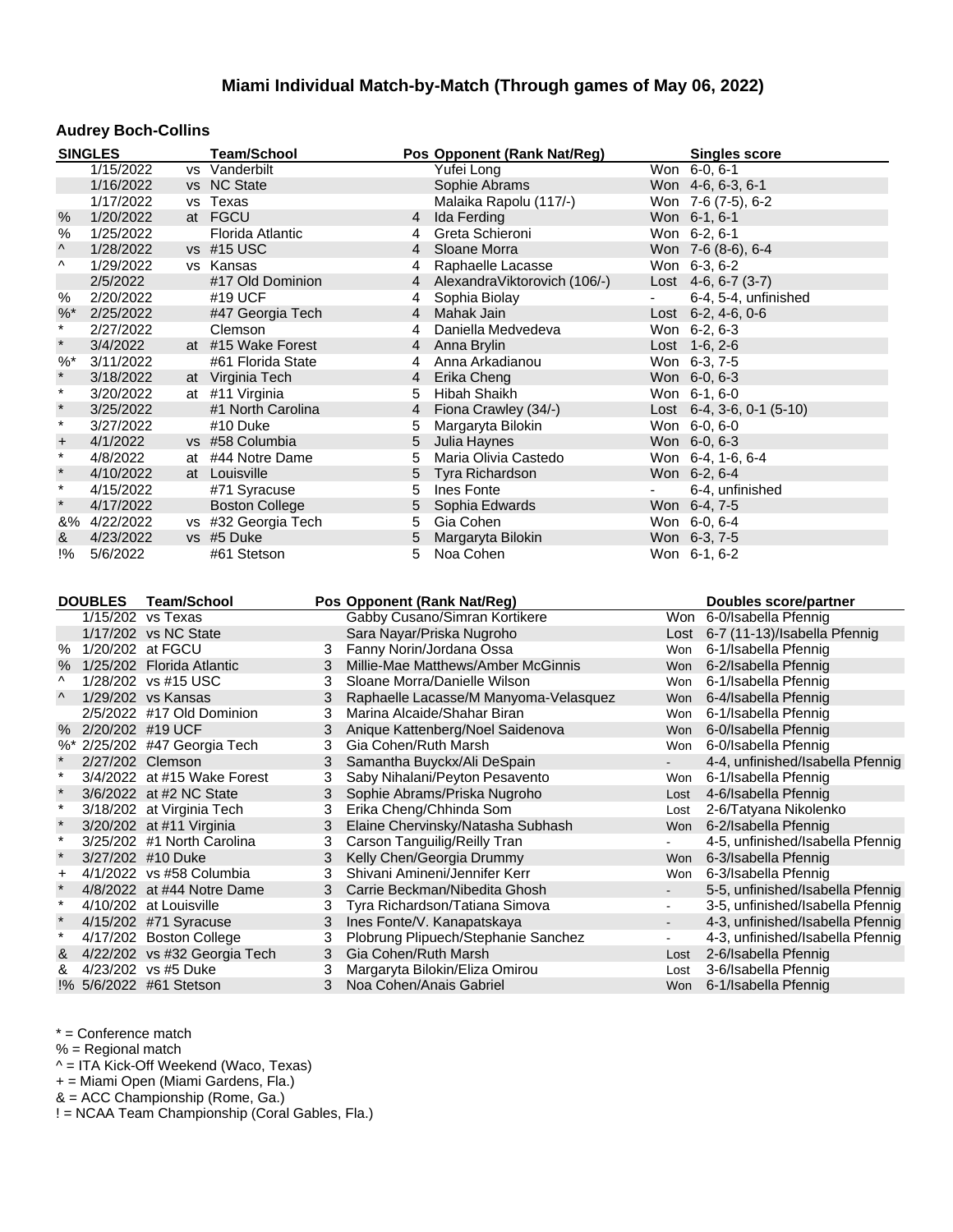| Nada Dimovksa  |                    |                             |                       |
|----------------|--------------------|-----------------------------|-----------------------|
| <b>SINGLES</b> | <b>Team/School</b> | Pos Opponent (Rank Nat/Req) | <b>Singles score</b>  |
| 1/15/2022      | Vanderbilt<br>VS.  | MaryAnn Rompf               | Won 2-6, 6-4, 6-2     |
| 1/16/2022      | vs NC State        | Sara Nayar                  | $Last \, 3-6.4-6$     |
| <b>DOUBLES</b> | Team/School        | Pos Opponent (Rank Nat/Req) | Doubles score/partner |

\* = Conference match

% = Regional match

^ = ITA Kick-Off Weekend (Waco, Texas)

+ = Miami Open (Miami Gardens, Fla.)

& = ACC Championship (Rome, Ga.)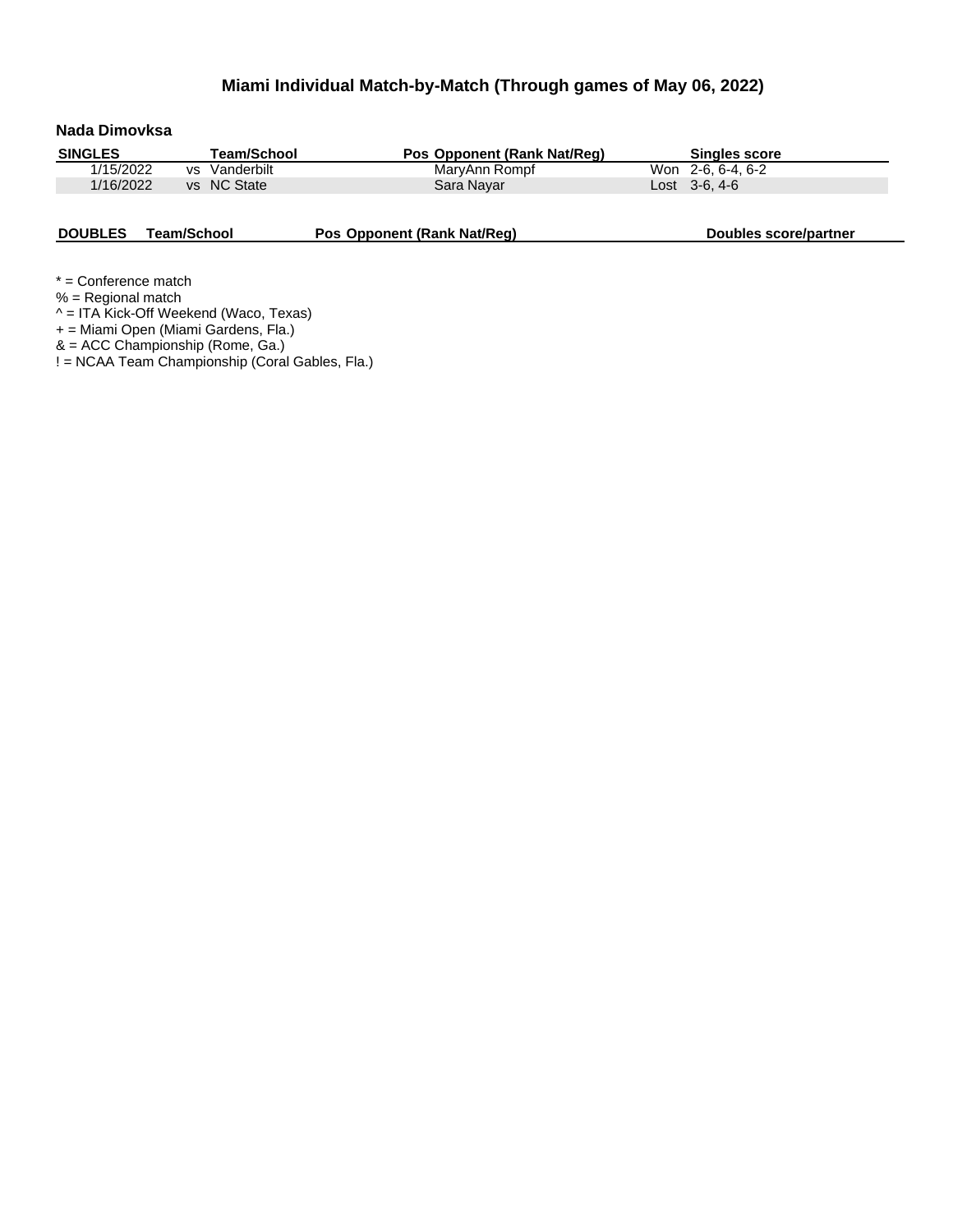## **Diana Khodan**

|                       | <b>SINGLES</b> |    | <b>Team/School</b> |    | Pos Opponent (Rank Nat/Reg) | <b>Singles score</b>           |
|-----------------------|----------------|----|--------------------|----|-----------------------------|--------------------------------|
|                       | 1/15/2022      |    | vs Vanderbilt      |    | Marcella Cruz (96/-)        | Lost $4-6, 1-6$                |
|                       | 1/16/2022      |    | vs NC State        |    | <b>Nell Miller</b>          | Lost $4-6, 2-6$                |
|                       | 1/17/2022      |    | vs Texas           |    | Simran Kortikere            | Won 6-1, 6-2                   |
| $\%$                  | 1/20/2022      |    | at FGCU            |    | 5 Alba Retortillo           | Won 6-7 (2-7), 6-1, 1-0 (10-2) |
| %                     | 1/25/2022      |    | Florida Atlantic   | 5. | <b>Amber McGinnis</b>       | Won 6-2, 6-2                   |
| $\boldsymbol{\wedge}$ | 1/28/2022      |    | vs #15 USC         |    | 5 Grace Piper               | Lost 1-6, 4-6                  |
| $\wedge$              | 1/29/2022      |    | vs Kansas          | 5  | <b>Tiffany Lagarde</b>      | 3-6, 5-0, unfinished           |
|                       | 2/5/2022       |    | #17 Old Dominion   | 6  | Alesya Yakubovich           | Won 6-0, 5-7, 6-4              |
| %                     | 2/20/2022      |    | #19 UCF            | 6  | Anique Kattenberg           | Won 6-0, 6-3                   |
| $\%$ <sup>*</sup>     | 2/25/2022      |    | #47 Georgia Tech   | 6  | <b>Ruth Marsh</b>           | Won 6-2, 6-0                   |
| $\ast$                | 2/27/2022      |    | Clemson            | 6  | Samantha Buyckx             | Won 6-1, 6-0                   |
| $^{\star}$            | 3/6/2022       |    | at #2 NC State     |    | 5 Sophie Abrams             | Won 6-3, 6-4                   |
| $\%^*$                | 3/11/2022      |    | #61 Florida State  | 5  | Kianah Motosono             | Won 6-1, 6-4                   |
| $^{\star}$            | 3/18/2022      |    | at Virginia Tech   | 5. | Katie Andreini              | Won 6-0, 6-1                   |
| $\star$               | 3/20/2022      | at | #11 Virginia       | 6  | Sara Ziodato                | Lost $6-4$ , 2 $-6$ , 4 $-6$   |
| $^{\star}$            | 3/25/2022      |    | #1 North Carolina  | 6  | Anika Yarlagadda            | Lost 1-6, 2-6                  |
| $\pmb{\ast}$          | 3/27/2022      |    | #10 Duke           | 6  | Ellie Coleman               | Lost $6-4, 4-6, 4-6$           |
| $+$                   | 4/1/2022       |    | vs #58 Columbia    | 6  | Michelle Xu                 | Won 6-1, 6-1                   |

|   | <b>DOUBLES</b>     | Team/School                   |               | Pos Opponent (Rank Nat/Req)               |      | Doubles score/partner      |
|---|--------------------|-------------------------------|---------------|-------------------------------------------|------|----------------------------|
|   |                    | 1/15/202 vs Texas             |               | Charlotte Chavatipon/Malaika Rapolu       |      | Lost 6-7 (3-7)/Maya Tahan  |
|   |                    | 1/17/202 vs NC State          |               | Jaeda Daniel/Nell Miller                  |      | Won 6-4/Maya Tahan         |
| % |                    | 1/20/202 at FGCU              | 2             | Isabella Colmenares/Alba Retortillo       | Won  | 6-2/Maya Tahan             |
| % |                    | 1/25/202 Florida Atlantic     | 2             | Greta Schieroni/Lexi Silna                |      | 4-4, unfinished/Maya Tahan |
| Λ |                    | 1/28/202 vs #15 USC           | 2             | Eryn Cayetano/Grace Piper (26/-)          | Won  | 6-3/Maya Tahan             |
| Λ |                    | 1/29/202 vs Kansas            | 2             | Tiffany Lagarde/Sonia Smagina             |      | Lost 1-6/Maya Tahan        |
|   |                    | 2/5/2022 #17 Old Dominion     | 2             | Yulija Starodubtseva/AlexandraViktorovich |      | 4-3, unfinished/Maya Tahan |
|   | % 2/20/202 #19 UCF |                               | 2             | Sophia Biolay/Nandini Sharma              |      | Won 6-3/Maya Tahan         |
|   |                    | %* 2/25/202 #47 Georgia Tech  | $\mathbf{2}$  | Carol Lee/Kate Sharabura (18/-)           | Lost | 4-6/Maya Tahan             |
|   |                    | 2/27/202 Clemson              | $\mathcal{P}$ | Eleni Louka/Jenna Thompson                |      | Won 6-2/Maya Tahan         |
|   |                    | 3/4/2022 at #15 Wake Forest   | $\mathcal{P}$ | Samantha Martinelli/Casie Wooten          | Lost | 3-6/Maya Tahan             |
|   |                    | 3/6/2022 at #2 NC State       |               | 2 Amelia Rajecki/Abigail Rencheli (51/-)  |      | Lost 4-6/Maya Tahan        |
|   |                    | %* 3/11/202 #61 Florida State | 2             | Vic Allen/Kianah Motosono                 |      | Won 6-2/Maya Tahan         |
|   |                    | 3/18/202 at Virginia Tech     | $\mathbf{2}$  | Elizabet Danailova/Rita Pinto             |      | Won 6-4/Maya Tahan         |
|   |                    | 3/20/202 at #11 Virginia      | 2             | Sofia Munera/Amber O'Dell (73/-)          |      | Won 6-0/Maya Tahan         |
|   |                    | 3/25/202 #1 North Carolina    | 2             | Cameron Morra/Alle Sanford                |      | Lost 3-6/Maya Tahan        |
|   |                    | 3/27/202 #10 Duke             | 2             | Chloe Beck/Ellie Coleman                  |      | Lost 4-6/Maya Tahan        |
|   |                    | 4/1/2022 vs #58 Columbia      | $\mathbf{2}$  | Winta Tewolde/Anna Zhang                  |      | Won 6-1/Maya Tahan         |

\* = Conference match

% = Regional match

^ = ITA Kick-Off Weekend (Waco, Texas)

+ = Miami Open (Miami Gardens, Fla.)

& = ACC Championship (Rome, Ga.)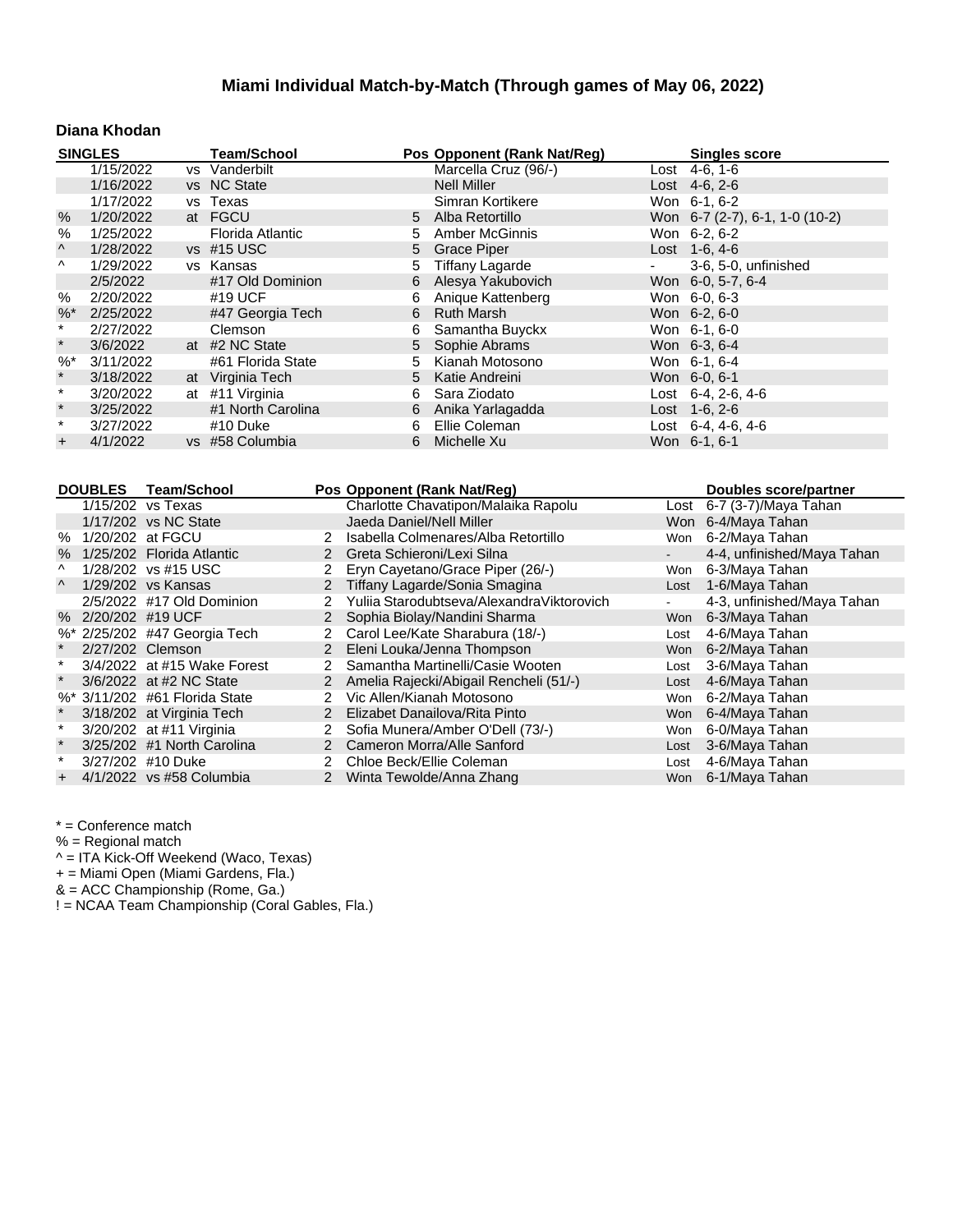## **Tatyana Nikolenko**

|         | <b>SINGLES</b> | <b>Team/School</b>    |    | Pos Opponent (Rank Nat/Reg) |                          | <b>Singles score</b>          |
|---------|----------------|-----------------------|----|-----------------------------|--------------------------|-------------------------------|
| $\ast$  | 3/4/2022       | at #15 Wake Forest    |    | 6 Brooke Killingsworth      |                          | Lost $6-4$ , 2 $-6$ , 4 $-6$  |
| $\star$ | 3/6/2022       | at #2 NC State        |    | 6 Amelia Rajecki            |                          | Lost 4-6, 5-7                 |
| $\star$ | 3/18/2022      | at Virginia Tech      | 6. | Semra Aksu                  |                          | Lost $3-6, 6-0, 3-6$          |
| $\star$ | 4/8/2022       | at #44 Notre Dame     | 6  | Meghan Coleman              |                          | Won 6-0, 5-7, 6-2             |
| $\star$ | 4/10/2022      | at Louisville         | 6. | Dina Chaika                 |                          | Won 6-3, 6-0                  |
| $\star$ | 4/15/2022      | #71 Syracuse          |    | 6 Shiori Ito                | $\overline{\phantom{a}}$ | 6-3, 1-3, unfinished          |
| $\star$ | 4/17/2022      | <b>Boston College</b> | 6  | <b>Hailey Wilcox</b>        |                          | Won 6-0, 6-1                  |
|         | &% 4/22/2022   | vs #32 Georgia Tech   | 6  | Kate Sharabura              |                          | Won 5-7, 7-6 (7-5), 7-6 (7-5) |
| &       | 4/23/2022      | vs #5 Duke            | 6. | Ellie Coleman               |                          | Lost 4-6, 1-6                 |
| !%      | 5/6/2022       | #61 Stetson           | 6. | <b>Elodie Foster</b>        |                          | Won 6-2, 6-2                  |

|         | DOUBLES Team/School            | Pos Opponent (Rank Nat/Reg)            | Doubles score/partner        |
|---------|--------------------------------|----------------------------------------|------------------------------|
| $\star$ | 3/18/202 at Virginia Tech      | 3 Erika Cheng/Chhinda Som              | Lost 2-6/Audrey Boch-Collins |
| $\star$ | 4/8/2022 at #44 Notre Dame     | 2 Julia Andreach/Yashna Yellayi        | Lost 2-6/Maya Tahan          |
| $\star$ | 4/10/202 at Louisville         | 2 Dina Chaika/Chelsea Sawyer           | Won 6-2/Maya Tahan           |
| $\star$ | 4/15/202 #71 Syracuse          | 2 Miyuka Kimoto/Polina Kozyreva (40/-) | Won 6-4/Maya Tahan           |
|         | * 4/17/202 Boston College      | 2 Sophia Edwards/Hailey Wilcox         | Won 6-3/Maya Tahan           |
|         | & 4/22/202 vs #32 Georgia Tech | 2 Kylie Bilchev/Ava Hrastar (44/-)     | 4-3, unfinished/Maya Tahan   |
|         | & 4/23/202 vs #5 Duke          | 2 Chloe Beck/Ellie Coleman (27/-)      | Lost 2-6/Maya Tahan          |
|         | !% 5/6/2022 #61 Stetson        | 2 Cheri Darley/Nadejda Maslova         | 3-4, unfinished/Maya Tahan   |

\* = Conference match

% = Regional match

^ = ITA Kick-Off Weekend (Waco, Texas)

+ = Miami Open (Miami Gardens, Fla.)

& = ACC Championship (Rome, Ga.)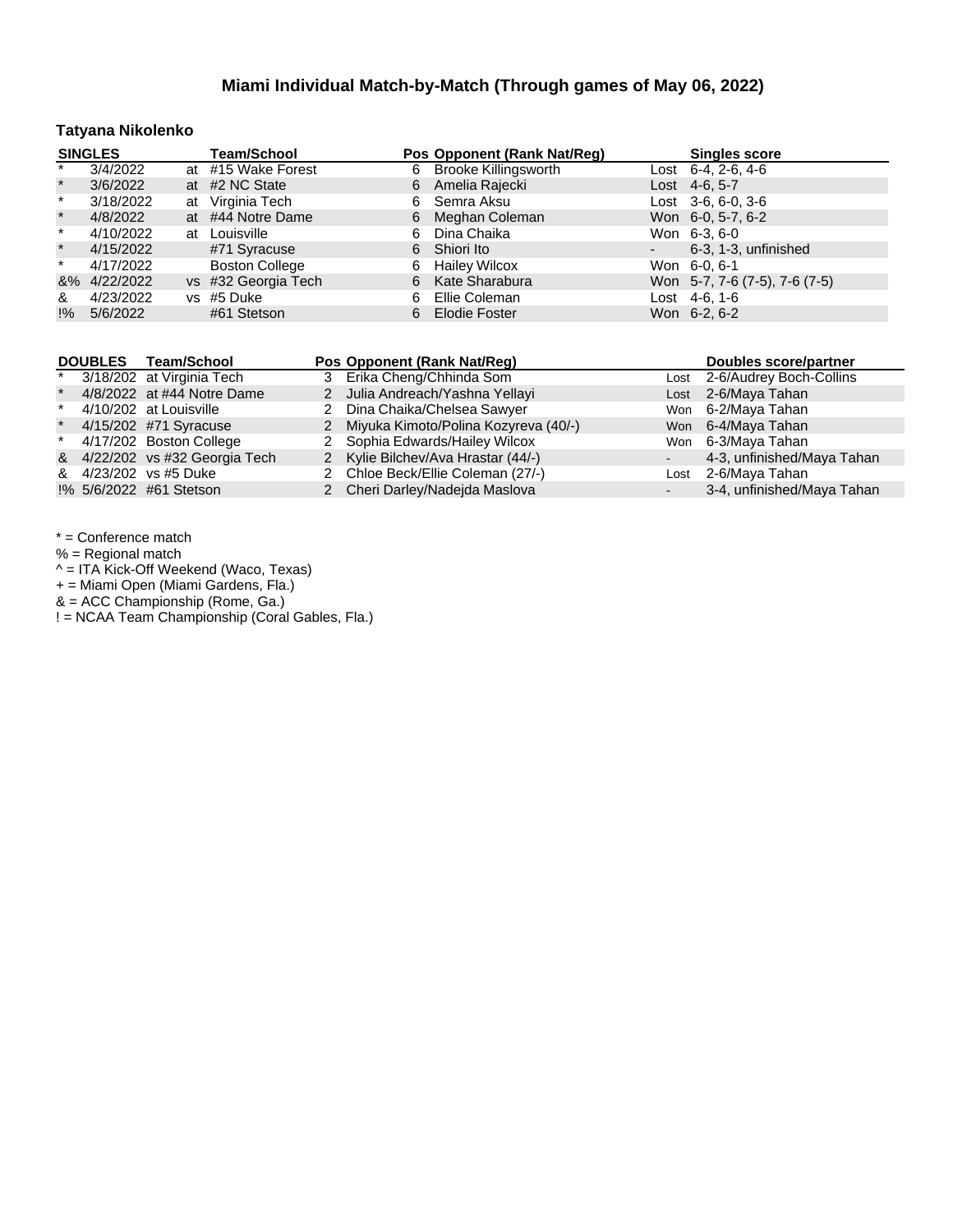## **Isabella Pfennig**

|               | <b>SINGLES</b> |                              | <b>Team/School</b>           |   | Pos Opponent (Rank Nat/Reg)                                 |                          | <b>Singles score</b>                               |
|---------------|----------------|------------------------------|------------------------------|---|-------------------------------------------------------------|--------------------------|----------------------------------------------------|
|               | 1/15/2022      |                              | vs Vanderbilt                |   | Anna Ross                                                   |                          | Lost $4-6, 3-6$                                    |
|               | 1/16/2022      |                              | vs NC State                  |   | Abigail Rencheli (25/-)                                     |                          | Lost $6-4$ , $3-6$ , $5-7$                         |
|               | 1/17/2022      |                              | vs Texas                     |   | Kylie Collins (40/-)                                        |                          | Lost 6-3, 4-6, 4-6                                 |
| $\%$          | 1/20/2022      |                              | at FGCU                      |   | $\mathbf{2}$<br>Emma Bardet                                 |                          | Won 6-3, 7-6 (7-2)                                 |
| %             | 1/25/2022      |                              | Florida Atlantic             |   | Lexi Silna<br>3                                             |                          | Won 3-6, 6-3, 1-0 (10-5)                           |
| ۸             | 1/28/2022      |                              | vs #15 USC                   |   | 3<br>Snow Han (39/-)                                        |                          | Won 4-6, 6-2, 6-3                                  |
| Λ             | 1/29/2022      |                              | vs Kansas                    |   | Sonia Smagina<br>3                                          |                          | Won 6-2, 6-2                                       |
|               | 2/5/2022       |                              | #17 Old Dominion             |   | 3<br>Marina Alcaide                                         |                          | Won 3-6, 6-3, 6-4                                  |
| $\%$          | 2/20/2022      |                              | #19 UCF                      |   | 3<br>Marie Mattel (121/-)                                   |                          | Won 3-6, 6-2, 6-2                                  |
| %             | 2/25/2022      |                              | #47 Georgia Tech             |   | 3<br>Kylie Bilchev (73/-)                                   |                          | Won 6-3, 6-4                                       |
| $\star$       | 2/27/2022      |                              | Clemson                      |   | 3<br>Jenna Thompson                                         |                          | Lost 4-6, 4-6                                      |
| $\star$       | 3/4/2022       |                              | at #15 Wake Forest           |   | 3<br>Casie Wooten (84/-)                                    |                          | Won 6-2, 6-3                                       |
| $\star$       | 3/6/2022       |                              | at #2 NC State               |   | Priska Nugroho<br>3                                         |                          | Won 6-3, 6-4                                       |
| %             | 3/11/2022      |                              | #61 Florida State            |   | 3<br>Olympe Lancelot                                        |                          | Won 6-2, 6-2                                       |
| $^{\star}$    | 3/20/2022      |                              | at #11 Virginia              |   | Natasha Subhash (26/-)<br>3                                 |                          | Won 6-2, 6-2                                       |
| $\star$       | 3/25/2022      |                              | #1 North Carolina            |   | 3<br>Reilly Tran (10/-)                                     |                          | Lost 2-6, 6-7 (1-7)                                |
| $\star$       | 3/27/2022      |                              | #10 Duke                     |   | 3<br>Kelly Chen                                             |                          | Lost 6-7 (5-7), 4-6                                |
| $\ddot{}$     | 4/1/2022       |                              | vs #58 Columbia              |   | 3<br>Jennifer Kerr                                          |                          | Won 6-4, 6-2                                       |
| $\star$       | 4/8/2022       |                              | at #44 Notre Dame            |   | 3<br>Yashna Yellayi                                         |                          | Lost 6-7 (5-7), 7-5, 6-7 (4-7)                     |
| $\star$       | 4/10/2022      |                              | at Louisville                |   | 3<br>Sasha Gorchanyuk                                       |                          | Won 6-1, 6-0                                       |
| $\star$       | 4/15/2022      |                              | #71 Syracuse                 |   | Zeynep Erman<br>3                                           |                          | Won 6-1, 6-1                                       |
| $\star$       | 4/17/2022      |                              | <b>Boston College</b>        |   | 3<br>Plobrung Plipuech                                      |                          | Won 6-2, 6-1                                       |
|               | &% 4/22/2022   |                              | vs #32 Georgia Tech          |   | 3<br>Ava Hrastar                                            |                          | Won 6-3, 6-3                                       |
| &             | 4/23/2022      |                              | vs #5 Duke                   |   | 3<br>Emma Jackson (124/-)                                   |                          | Won 6-2, 6-3                                       |
| $\frac{1}{6}$ | 5/6/2022       |                              |                              |   |                                                             |                          |                                                    |
|               |                |                              | #61 Stetson                  |   | <b>Cheri Darley</b><br>3                                    |                          |                                                    |
|               |                |                              |                              |   |                                                             |                          | 1-6, 6-1, 2-2, unfinished                          |
|               |                |                              |                              |   |                                                             |                          |                                                    |
|               | <b>DOUBLES</b> | <b>Team/School</b>           |                              |   | Pos Opponent (Rank Nat/Reg)                                 |                          | <b>Doubles score/partner</b>                       |
|               |                | 1/15/202 vs Texas            |                              |   | Gabby Cusano/Simran Kortikere                               |                          | Won 6-0/Audrey Boch-Collins                        |
|               |                | 1/17/202 vs NC State         |                              |   | Sara Nayar/Priska Nugroho                                   |                          | Lost 6-7 (11-13)/Audrey Boch-Collin                |
|               |                | % 1/20/202 at FGCU           |                              | 3 | Fanny Norin/Jordana Ossa                                    |                          | Won 6-1/Audrey Boch-Collins                        |
| $\%$          |                | 1/25/202 Florida Atlantic    |                              | 3 | Millie-Mae Matthews/Amber McGinnis                          | Won                      | 6-2/Audrey Boch-Collins                            |
| ۸             |                | 1/28/202 vs #15 USC          |                              | 3 | Sloane Morra/Danielle Wilson                                | Won                      | 6-1/Audrey Boch-Collins                            |
| Λ             |                | 1/29/202 vs Kansas           |                              | 3 | Raphaelle Lacasse/M Manyoma-Velasquez                       |                          | Won 6-4/Audrey Boch-Collins                        |
|               |                | 2/5/2022 #17 Old Dominion    |                              | 3 | Marina Alcaide/Shahar Biran                                 | Won                      | 6-1/Audrey Boch-Collins                            |
| %             |                | 2/20/202 #19 UCF             |                              | 3 | Anique Kattenberg/Noel Saidenova                            | Won                      | 6-0/Audrey Boch-Collins                            |
|               |                | %* 2/25/202 #47 Georgia Tech |                              | 3 | Gia Cohen/Ruth Marsh                                        | Won                      | 6-0/Audrey Boch-Collins                            |
| $\star$       |                | 2/27/202 Clemson             |                              | 3 | Samantha Buyckx/Ali DeSpain                                 |                          | 4-4, unfinished/Audrey Boch-C                      |
| $\pmb{\ast}$  |                |                              | 3/4/2022 at #15 Wake Forest  | 3 | Saby Nihalani/Peyton Pesavento                              | Won                      | 6-1/Audrey Boch-Collins                            |
| $\star$       |                | 3/6/2022 at #2 NC State      |                              | 3 | Sophie Abrams/Priska Nugroho                                | Lost                     | 4-6/Audrey Boch-Collins                            |
| $\star$       |                | 3/20/202 at #11 Virginia     |                              | 3 | Elaine Chervinsky/Natasha Subhash                           | Won                      | 6-2/Audrey Boch-Collins                            |
| $\star$       |                | 3/25/202 #1 North Carolina   |                              | 3 |                                                             | $\sim$                   | 4-5, unfinished/Audrey Boch-C                      |
| $\star$       |                | 3/27/202 #10 Duke            |                              | 3 | Carson Tanguilig/Reilly Tran<br>Kelly Chen/Georgia Drummy   | Won                      | 6-3/Audrey Boch-Collins                            |
| $\ddot{}$     |                | 4/1/2022 vs #58 Columbia     |                              |   | Shivani Amineni/Jennifer Kerr                               |                          | Won 6-3/Audrey Boch-Collins                        |
| $\star$       |                | 4/8/2022 at #44 Notre Dame   |                              | 3 | Carrie Beckman/Nibedita Ghosh                               |                          | 5-5, unfinished/Audrey Boch-C                      |
| $\star$       |                | 4/10/202 at Louisville       |                              | 3 |                                                             | $\overline{\phantom{a}}$ |                                                    |
| $\star$       |                |                              |                              | 3 | Tyra Richardson/Tatiana Simova                              | $\blacksquare$           | 3-5, unfinished/Audrey Boch-C                      |
| $\star$       |                | 4/15/202 #71 Syracuse        |                              | 3 | Ines Fonte/V. Kanapatskaya                                  | $\blacksquare$           | 4-3, unfinished/Audrey Boch-C                      |
| &             |                | 4/17/202 Boston College      |                              | 3 | Plobrung Plipuech/Stephanie Sanchez<br>Gia Cohen/Ruth Marsh | Lost                     | 4-3, unfinished/Audrey Boch-C                      |
| &             |                | 4/23/202 vs #5 Duke          | 4/22/202 vs #32 Georgia Tech | 3 | Margaryta Bilokin/Eliza Omirou                              | Lost                     | 2-6/Audrey Boch-Collins<br>3-6/Audrey Boch-Collins |

\* = Conference match

% = Regional match

^ = ITA Kick-Off Weekend (Waco, Texas)

+ = Miami Open (Miami Gardens, Fla.)

& = ACC Championship (Rome, Ga.)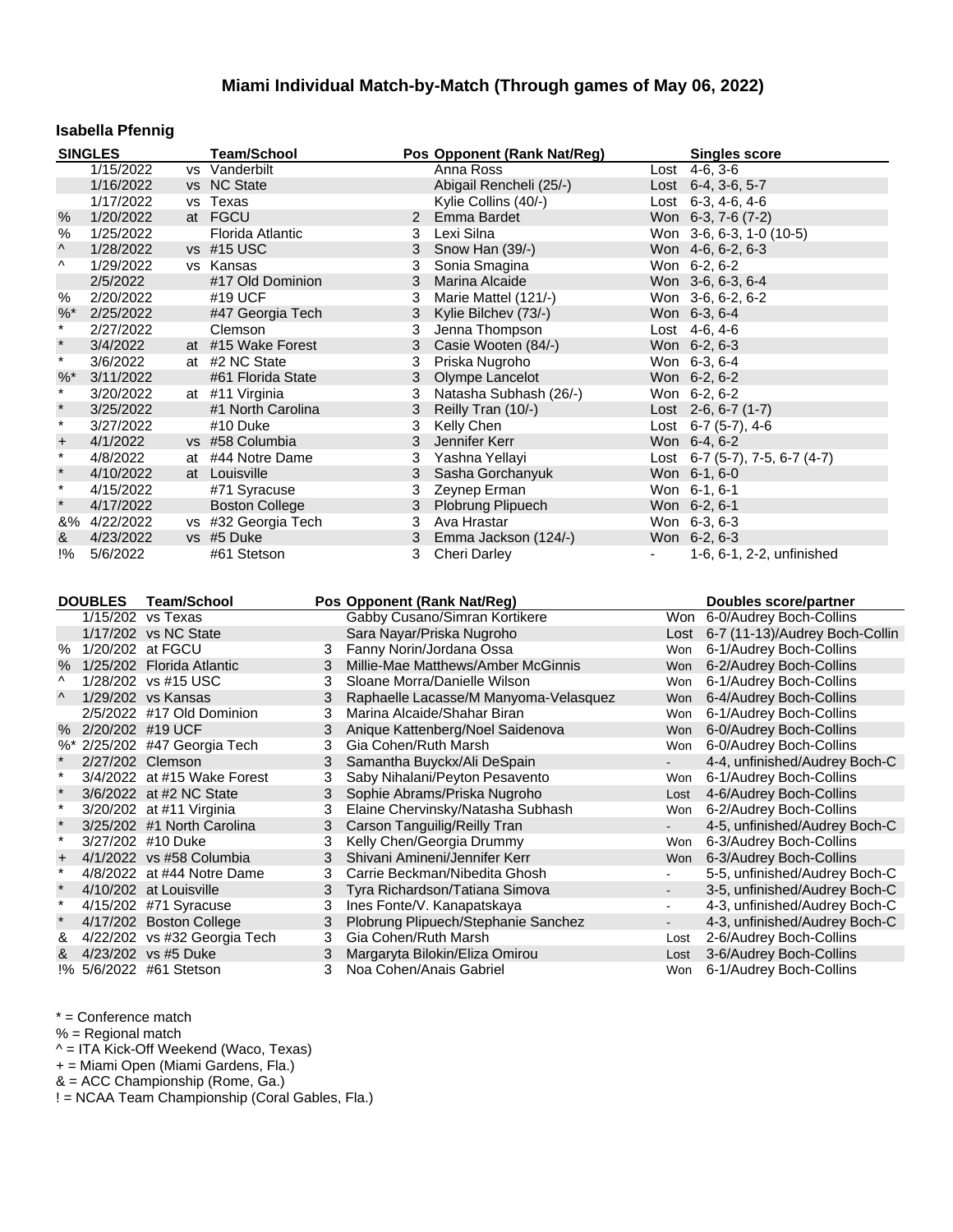#### **Eden Richardson**

|                      | <b>SINGLES</b>                                   |                    | <b>Team/School</b>           |                                         | Pos Opponent (Rank Nat/Reg)                                                |                | <b>Singles score</b>                       |
|----------------------|--------------------------------------------------|--------------------|------------------------------|-----------------------------------------|----------------------------------------------------------------------------|----------------|--------------------------------------------|
|                      | 1/15/2022                                        |                    | vs Vanderbilt                |                                         | Dasha Kourkina                                                             |                | $\overline{W}$ on 7-5, 6-7 (3-7), 6-0      |
|                      | 1/16/2022                                        |                    | vs NC State                  |                                         | Jaeda Daniel (8/-)                                                         |                | Won 2-6, 6-4, 6-4                          |
|                      | 1/17/2022                                        |                    | vs Texas                     |                                         | <b>Peyton Stearns</b>                                                      |                | Lost 3-6, 2-6                              |
| $\%$                 | 1/20/2022                                        |                    | at FGCU                      | 1                                       | <b>Isabella Colmenares</b>                                                 |                | Won 7-5, 6-2                               |
| %                    | 1/25/2022                                        |                    | Florida Atlantic             | 1                                       | Martina Kudelova                                                           |                | Won 6-4, 6-1                               |
| ۸                    | 1/28/2022                                        |                    | vs #15 USC                   | 1                                       | Eryn Cayetano (1/-)                                                        |                | Lost 6-2, 5-7, 3-6                         |
| ۸                    | 1/29/2022                                        |                    | vs Kansas                    | 1                                       | Malkia Nguonoue (109/-)                                                    | $\blacksquare$ | 4-6, 3-5, unfinished                       |
|                      | 2/5/2022                                         |                    | #17 Old Dominion             | 1                                       | Yuliia Starodubtseva (71/-)                                                |                | Lost $6-4, 4-6, 0-6$                       |
| $\%$                 | 2/20/2022                                        |                    | #19 UCF                      | 1                                       | Evgeniya Levashova (48/-)                                                  |                | 6-4, 4-6, unfinished                       |
| $%$ *                | 2/25/2022                                        |                    | #47 Georgia Tech             | $\mathbf{1}$                            | Carol Lee (72/-)                                                           |                | Lost $6-4$ , 1-6, 2-6                      |
| $\star$              | 2/27/2022                                        |                    | Clemson                      | 1                                       | Cristina Mayorova (109/-)                                                  |                | Won 7-6 (7-2), 7-6 (7-2)                   |
| $\star$              | 3/4/2022                                         |                    | at #15 Wake Forest           | $\mathbf 1$                             | Carolyn Campana (44/-)                                                     |                | Won 6-3, 4-6, 6-3                          |
| $\star$              | 3/6/2022                                         |                    | at #2 NC State               | 1                                       | Jaeda Daniel (9/-)                                                         |                | Lost 5-7, 4-6                              |
| $%$ *                | 3/11/2022                                        |                    | #61 Florida State            | $\mathbf{1}$                            | Petra Hule (16/-)                                                          |                | Lost 4-6, 5-7                              |
| $\star$              | 3/18/2022                                        |                    | at Virginia Tech             | 2                                       | Elizabet Danailova                                                         |                | Won 6-3, 6-2                               |
| $\star$              | 3/20/2022                                        |                    | at #11 Virginia              | $\mathbf{1}$                            | Emma Navarro (5/-)                                                         |                | Won 6-3, 6-3                               |
| $\star$              | 3/25/2022                                        |                    | #1 North Carolina            | 1                                       | Cameron Morra (12/-)                                                       |                | Lost $3-6, 6-4, 4-6$                       |
| $\star$              | 3/27/2022                                        |                    | #10 Duke                     | $\overline{2}$                          | Chloe Beck (7/-)                                                           |                | Lost 6-4, 1-6, 1-6                         |
| $\pmb{+}$            | 4/1/2022                                         |                    | vs #58 Columbia              | 1                                       | Akanksha Bhan                                                              |                | Lost 6-7 $(3-7)$ , 6-7 $(7-9)$             |
| $\star$              | 4/8/2022                                         |                    | at #44 Notre Dame            | $\mathbf{1}$                            | Page Freeman (48/-)                                                        |                | Lost $1-6, 3-6$                            |
| $\star$              | 4/10/2022                                        |                    | at Louisville                | 1                                       | Rhea Verma                                                                 |                | Won 6-3, 6-4                               |
| $\star$              | 4/15/2022                                        |                    | #71 Syracuse                 | $\overline{2}$                          | V. Kanapatskaya                                                            |                | 6-2, 4-2, unfinished                       |
| $\star$              | 4/17/2022                                        |                    | <b>Boston College</b>        | 1                                       | Marice Aguiar                                                              |                | Won 7-5, 6-0                               |
|                      | &% 4/22/2022                                     |                    | vs #32 Georgia Tech          | $\mathbf{1}$                            | Carol Lee (30/-)                                                           |                | Lost 0-6, 4-6                              |
| &                    | 4/23/2022                                        |                    | vs #5 Duke                   | 1                                       | Chloe Beck (8/-)                                                           |                | Won 6-1, 7-5                               |
|                      |                                                  |                    |                              |                                         |                                                                            |                |                                            |
| !%                   | 5/6/2022                                         |                    | #61 Stetson                  | 1                                       | Nadejda Maslova                                                            |                | 6-7 (6-8), 3-0, unfinished                 |
|                      | <b>DOUBLES</b>                                   | <b>Team/School</b> |                              | Pos Opponent (Rank Nat/Reg)             |                                                                            |                | <b>Doubles score/partner</b>               |
|                      | 1/15/202 vs Texas<br>1/17/202 vs NC State        |                    |                              |                                         | Kylie Collins/Peyton Stearns                                               |                | Won 6-3/Daevenia Achong                    |
|                      | % 1/20/202 at FGCU                               |                    |                              | $\mathbf{1}$                            | Amelia Rajecki/Abigail Rencheli                                            |                | Won 6-3/Daevenia Achong                    |
| $\%$                 |                                                  |                    |                              | Emma Bardet/Ida Ferding<br>$\mathbf{1}$ |                                                                            |                | Won 6-0/Daevenia Achong                    |
| Λ                    | 1/25/202 Florida Atlantic<br>1/28/202 vs #15 USC |                    |                              | 1                                       | Katerina Filip/Martina Kudelova                                            |                | Won 6-4/Daevenia Achong                    |
| Λ                    |                                                  |                    |                              | $\mathbf{1}$                            | Salma Ewing/Snow Han (23/-)                                                | Won            | 4-5, unfinished/Daevenia Acho              |
|                      | 1/29/202 vs Kansas<br>2/5/2022 #17 Old Dominion  |                    |                              | 1                                       | Malkia Nguonoue/Maria Titova                                               | Won            | 6-4/Daevenia Achong                        |
|                      |                                                  |                    |                              | $\mathbf{1}$                            | Tatsiana Sasnouskaya/Alesya Yakubovich                                     | $\sim$         | 6-0/Daevenia Achong                        |
|                      | % 2/20/202 #19 UCF                               |                    |                              | 1                                       | Evgeniya Levashova/Marie Mattel                                            | Lost           | 5-4, unfinished/Daevenia Acho              |
| $\star$              | %* 2/25/202 #47 Georgia Tech<br>2/27/202 Clemson |                    |                              | 1                                       | Kylie Bilchev/Ava Hrastar (16/-)                                           | Won            | 3-6/Daevenia Achong                        |
| $\star$              |                                                  |                    |                              | 1                                       | Cristina Mayorova/Daniella Medvedeva                                       | Won            | 6-3/Daevenia Achong                        |
| $\star$              |                                                  |                    | 3/4/2022 at #15 Wake Forest  | $\mathbf{1}$                            | Anna Brylin/Brooke Killingsworth (6/-)                                     | Lost           | 6-4/Daevenia Achong                        |
|                      | 3/6/2022 at #2 NC State                          |                    |                              | 1                                       | Jaeda Daniel/Nell Miller (16/-)                                            | Won            | 4-6/Daevenia Achong                        |
|                      | %* 3/11/202 #61 Florida State                    |                    |                              |                                         | Anna Arkadianou/Petra Hule                                                 |                | 6-4/Daevenia Achong<br>6-3/Daevenia Achong |
| $\star$              | 3/18/202 at Virginia Tech                        |                    |                              | 1                                       | Katie Andreini/Annie Clark                                                 | Won            |                                            |
| $\star$              | 3/20/202 at #11 Virginia                         |                    |                              | $\mathbf{1}$                            | Emma Navarro/Hibah Shaikh                                                  | Lost           | 2-6/Daevenia Achong                        |
| $\ast$               | 3/25/202 #1 North Carolina                       |                    |                              | 1                                       | Fiona Crawley/Elizabeth Scotty (1/-)                                       | Lost           | 3-6/Daevenia Achong                        |
|                      | 3/27/202 #10 Duke                                |                    |                              | 1                                       | Margaryta Bilokin/Eliza Omirou (75/-)                                      | Won            | 6-4/Daevenia Achong                        |
| $\ddot{}$<br>$\star$ | 4/1/2022 vs #58 Columbia                         |                    |                              | 1                                       | Akanksha Bhan/Melissa Sakar                                                | Lost           | 6-7 (5-7)/Daevenia Achong                  |
| $\star$              | 4/8/2022 at #44 Notre Dame                       |                    |                              | 1                                       | Maria Olivia Castedo/Page Freeman                                          | Lost           | 4-6/Daevenia Achong                        |
| $\star$              | 4/10/202 at Louisville                           |                    |                              | 1                                       | Sasha Gorchanyuk/Rhea Verma                                                | Won            | 6-2/Daevenia Achong                        |
| $\star$              | 4/15/202 #71 Syracuse                            |                    |                              |                                         | Shiori Ito/Sofya Treshcheva (86/-)                                         | Won            | 6-0/Daevenia Achong                        |
|                      | 4/17/202 Boston College                          |                    |                              | 1<br>1                                  | Marice Aguiar/Laura Lopez (37/-)                                           | Won            | 6-2/Daevenia Achong                        |
| &<br>&               | 4/23/202 vs #5 Duke                              |                    | 4/22/202 vs #32 Georgia Tech | 1                                       | Carol Lee/Kate Sharabura (5/-)<br>Karolina Berankova/Georgia Drummy (31/-) | Lost<br>Won    | 4-6/Daevenia Achong<br>6-3/Daevenia Achong |

\* = Conference match

% = Regional match

^ = ITA Kick-Off Weekend (Waco, Texas)

+ = Miami Open (Miami Gardens, Fla.)

& = ACC Championship (Rome, Ga.)